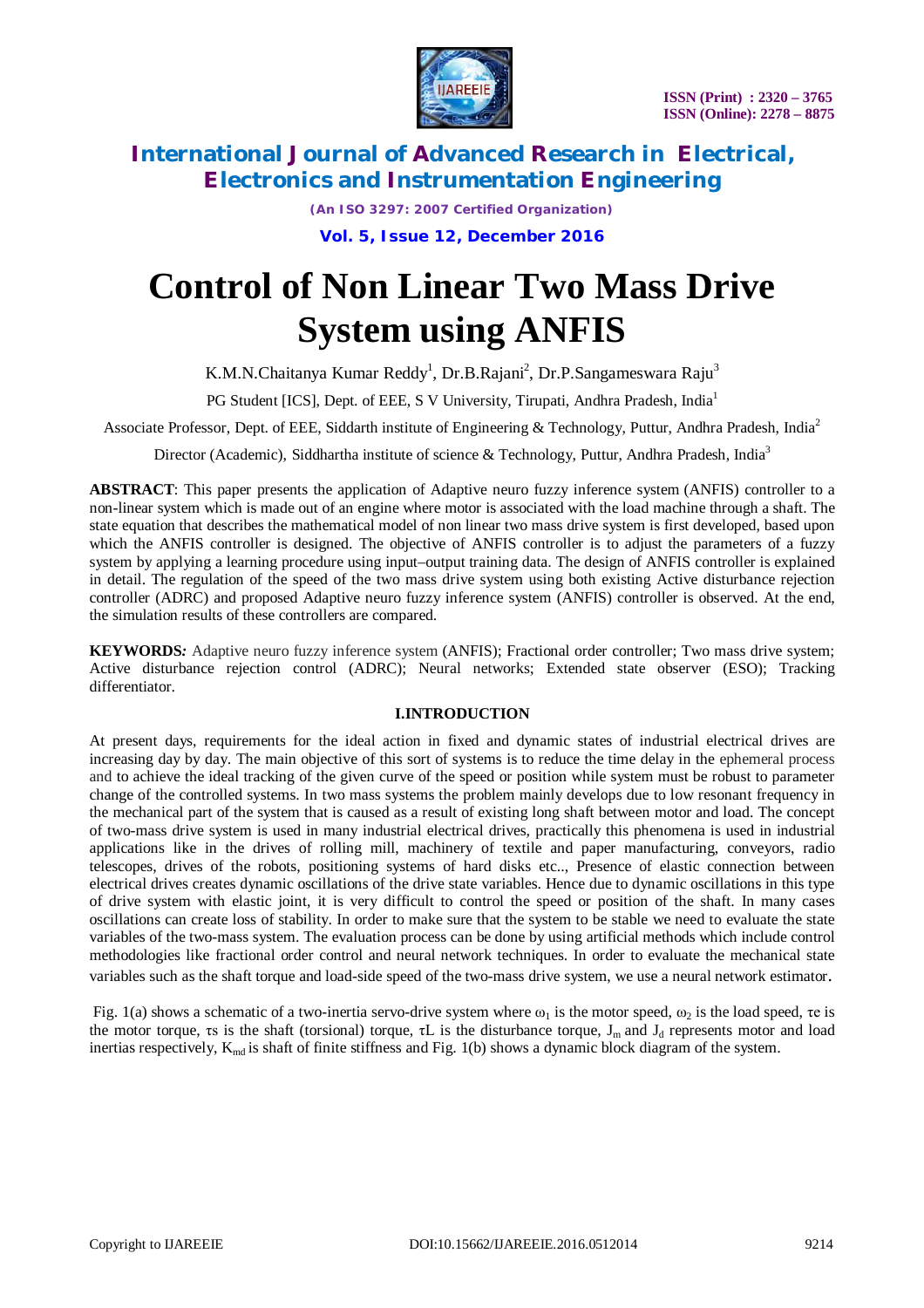

*(An ISO 3297: 2007 Certified Organization)*

#### **Vol. 5, Issue 12, December 2016**



Fig.1. Mechanical schematic of a two-mass system. (a) Two-mass representation of a servo-drive system. (b) Block diagram of a two-mass mechanical system.

In this paper, we replace the existing fractional order PID and Active disturbance rejection controllers with ANFIS controller which is a kind of artificial neural network that is based on Sugeno fuzzy inference system. ANFIS can be further described as a data mining methodology based on a combination of fuzzy logic and neural networks by clustering values in fuzzy sets. Since it is a combination of both neural networks and fuzzy logic principles, it has capability to hold the benefits of both in a single framework. Its inference system corresponds to a set of fuzzy if–then rules that have learning capability to approximate nonlinear functions. Hence, ANFIS is considered to be a universal estimator. By using ANFIS controller we get speed of response fast and will reach steady state very quickly compared to existing controllers.

#### **II.MATHEMATICAL MODEL OF TWO MASS DRIVE SYSTEM**

A general model of the drive system with elastic coupling as shown in fig.1 is considered where the shaft is put through a torsional torque τs and is excited by a combination of electromagnetic torque τe and load-torque perturbations τL. The state equation of this two mass drive system is as follows:

$$
\frac{d}{dt} \begin{bmatrix} w1(t) \\ w2(t) \\ \tau s(t) \end{bmatrix} = \begin{bmatrix} 0 & 0 & -\frac{1}{T1} \\ 0 & 0 & -\frac{1}{T2} \\ \frac{1}{TC} & -\frac{1}{TC} & 0 \end{bmatrix} \begin{bmatrix} w1(t) \\ w2(t) \\ \tau s(t) \end{bmatrix} + \begin{bmatrix} \frac{1}{T1} \\ 0 \\ 0 \end{bmatrix} [\tau e] + \begin{bmatrix} 0 \\ -\frac{1}{T2} \\ 0 \end{bmatrix} [\tau L]
$$

Where T1 is the mechanical time constant of the motor,T2 is the mechanical time constant of the load machine, Tc is the stiffness time constant, W1 is the motor speed, W2 is the load speed, τe is the motor torque, τs is the shaft torque, τL is the disturbance torque.

From the interpreted system, the system parameters are considered as constant:  $T1 = 74$  ms,  $T2 = 74$  ms and  $Tc = 5.6$ ms where the control input of the system is considered as electromagnetic torque of the motor τe, and the output value is considered as the angular speed of the motor ω1 .The damping losses are neglected without significantly affecting the forgoing simulation analysis, since under normal conditions these are contemplated to be relatively low. Furthermore, nonlinear parts of the real drive system like backlash, mechanical hysteresis, and nonlinear friction, were also not taken into account in the simulation study.

#### **III.FRACTIONAL-ORDER CALCULUS AND CONTROLLER DESIGN OF EXISTING CONTROLLERS**

In this section we will know about fractional order calculus followed by controller design of existing Fractional order PID and ADRC controllers. Fractional calculus is a concept obtained by inference of integration and differentiation to non integer (fractional)-order fundamental operator a D<sup>r</sup> t, where a and t are the limits and ( $r \in R$ ) is the order of the operation . The fractional calculus can be defined by many definitions, but the most commonly used are the Riemann–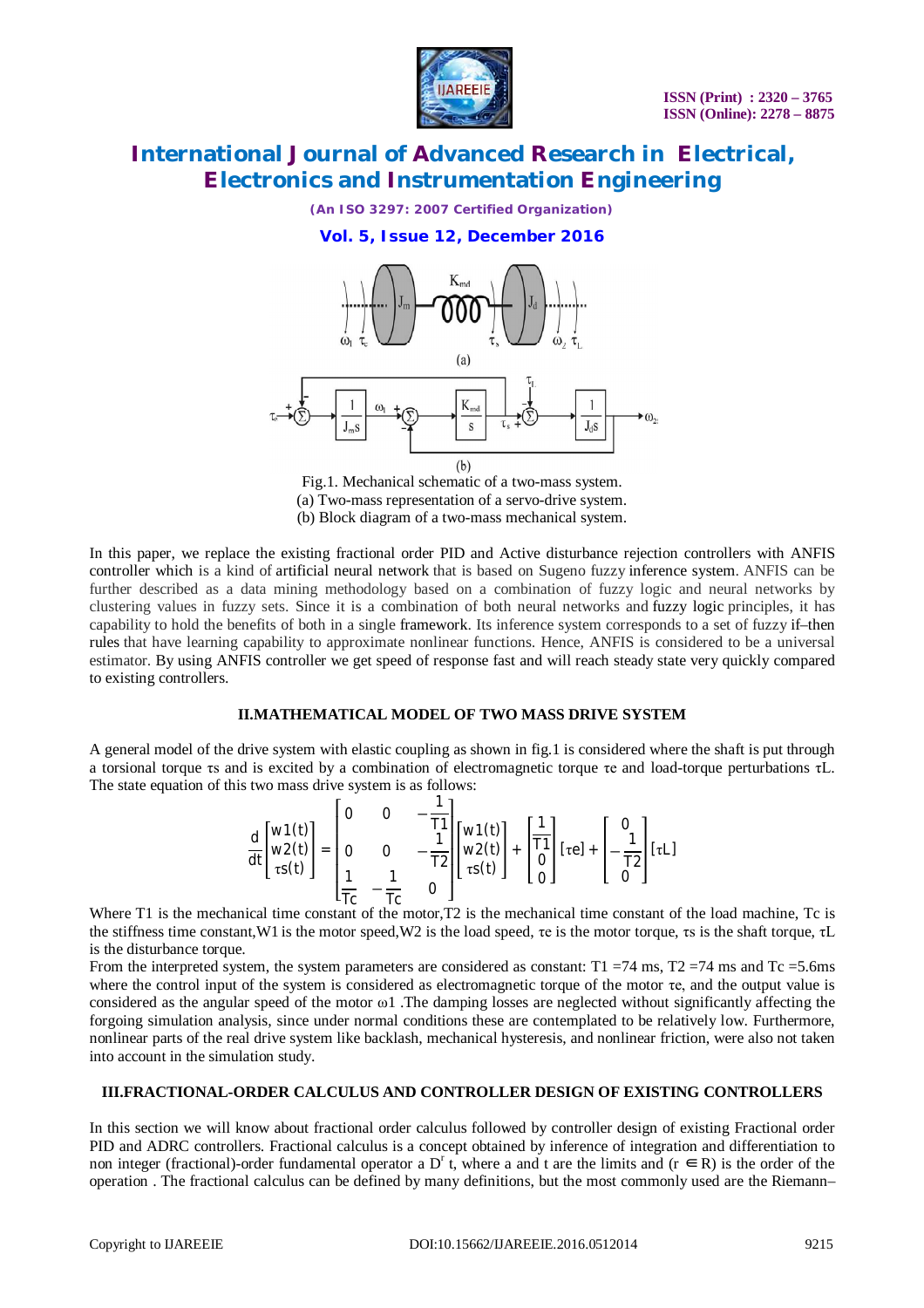

*(An ISO 3297: 2007 Certified Organization)*

#### **Vol. 5, Issue 12, December 2016**

Liouville integral and the Grünwald–Letnikov derivative. The classical form of fractional calculus is given by the Riemann–Liouville integral as given in (1)

$$
a D^{r}{}_{t} f(t) = \frac{1}{\Gamma(n-r)} \frac{d^{n}}{dt^{n}} \int_{a}^{t} \frac{f(\tau)}{(t-\tau)^{r-n-1}} d\tau
$$
 (1)

By contrast the Grünwald–Letnikov derivative starts with the derivative instead of the integral. The Grünwald– Letnikov derivative is a basic extension of the derivative in fractional calculus that allows one to take the derivative a non-integer number of times. It was introduced by Anton Karl Grünwald (1838–1920) from Prague, in 1867, and by Aleksey Vasilievich Letnikov (1837–1888) in Moscow in 1868. The classical form of fractional calculus is given by the Grünwald–Letnikov as given in (2)

a D<sup>r</sup><sub>t</sub> f(t) = 
$$
\lim_{h \to 0} h^{-r} \sum_{j=0}^{\left[\frac{t-a}{h}\right]} (-1)^j {r \choose j} f(t - jh)
$$
 (2)

The discretization of fractional-order differentiator/integrator  $s^{\pm r}$  ( $r \in R$ ) can be expressed by the generating function  $s \approx w (z^{-1})$  where the generating function formula is as given in (3)

$$
W(Z^{-1}) = \left(\frac{1}{\beta T} \frac{1 - z^{-1}}{\gamma + (1 - \gamma)z^{-1}}\right) \tag{3}
$$

Where β and γ are denoted as the gain and phase tuning parameters, respectively.

In order to discretize  $s^r$  (0 < r < 1), the infinite-impulse response discretization form is used. Raised to power  $\mp r$  of the generating function has the following form and is given in (4)

$$
W(Z^{-1})^{\mp r} = \left(\frac{1+a}{T}\frac{1-z^{-1}}{1+az^{-1}}\right)^{\mp r}
$$
 (4)

Where a is the ratio term and r is the fractional order.

The most common form of a fractional order PID (FOPID) controller is the  $PI^{\lambda}D^{\mu}$  controller. FOPID controller provides extra degree of freedom for not only the need of design controller gains  $(k_p, k_i, k_d)$  but also design orders of integral and derivative. The FOPID controller generalizes the conventional integer order PID controller when  $\lambda = 1$ ,  $\mu = 1$  and when  $\lambda = 1$ ,  $\mu = 0$ , and  $\lambda = 0$ ,  $\mu = 1$ , respectively corresponds to the conventional PI & PD controllers. All these classical types of PID controllers are special cases of the  $PI^T D^{\mu}$  controller. This expansion could provide much more flexibility in PID control design. The transfer function of such a controller has the following form as shown in (5).

$$
G_C(s) = k_p + \frac{k_i}{s^{\lambda}} + k_d s^{\mu} \qquad (\lambda, \mu > 0)
$$
 (5)

In order to estimate the controller parameters  $k_p$ ,  $k_i$ ,  $k_d$ ,  $\lambda$ , and  $\mu$ , the transfer function of the system is required. With reference to fig.1(b), the transfer function of the analysed two-mass system is given as following expression:

$$
G_{TMS}(s) = \frac{K_{md}}{s(s^2 J_d J_m + K_{md} J_m + K_{md} J_d)}
$$
(6)

The discretized form of the transfer function of the two-mass system using (4) was observed and is given by

$$
G_{TMS} (z)^{-1} = \frac{18620 - 62.71z^{-1} - 12350z^{-2} - 5509z^{-3} - 696.4z^{-4}}{9.33310^7 - 6.22210^7 z^{-2} - 2.76510^7 z^{-3} - 2.76510^7 z^{-4}}
$$

In the ADRC design, the disturbance is estimated using the so called state observer, which is commonly used in the framework of modern control theory to estimate the immeasurable internal states of a system .These states, also known as state variables, refer to physical variables of a system, such as current, voltage, temperature, pressure, etc., and state observer, usually implemented in a computer algorithm, and uses the input and output data of a system, and its model, to reconstruct in real time the values of state variables. The uniqueness of the ADRC design is that the total disturbance, which includes both external disturbances and unknown internal dynamics, is defined as an extended state of the system and is estimated using a state observer, known as the extended state observer (ESO). Unlike the standard state observers, the state in ESO is extended beyond the regular physical variables to include the effects of unknown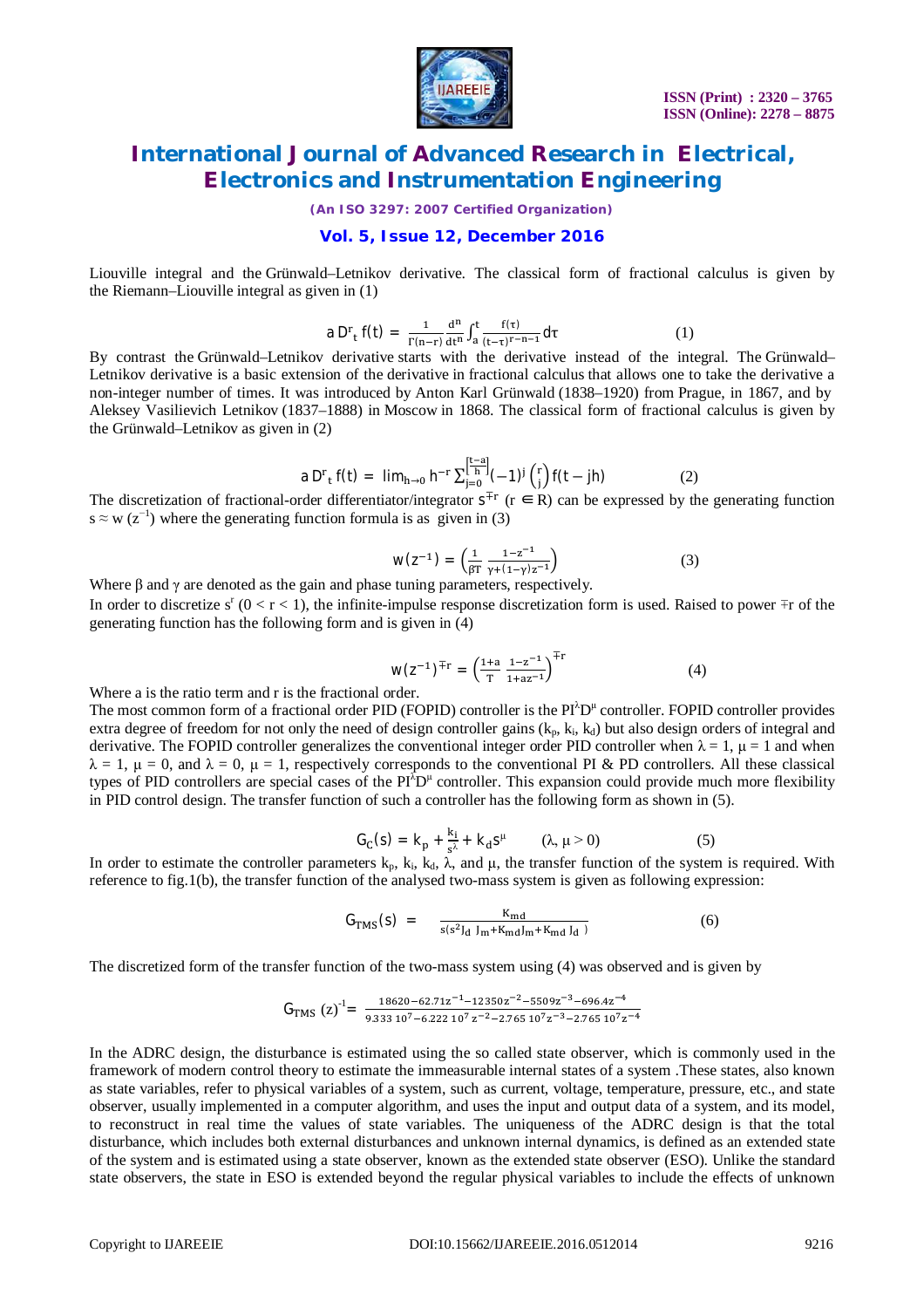

*(An ISO 3297: 2007 Certified Organization)*

#### **Vol. 5, Issue 12, December 2016**

disturbances and dynamics in their totality. Once estimated, the total disturbance can be readily cancelled by the control signal, transforming elegantly the original system to a disturbance-free one, which can easily be controlled.

Let us assume a nonlinear uncertain object with an unknown disturbance

 $x^{(n)} = f(x, x^{(1)}, x^{(2)}, \dots, x^{(n-1)}, t) + w(t)$  (7)

Where  $f(x, x^{(1)}, x^{(2)}, ..., x^{(n-1)}, t)$  is an unknown function and w(t) is an unknown disturbance. Deploying (4), the extended state vector  $x(t)$ ,  $x^{(1)}(t)$ ,  $x^{(2)}(t)$ , ...,  $x^{(n-1)}(t)$  can be computed by a tracking differentiator. A first-order system is represented as follows

$$
\dot{x} = f(x(t), w(t), t) + bu \tag{8}
$$

When x (t) is measurable, the second-order ESO is

$$
\begin{cases}\n\bar{z} = z_2 - \xi_1 \text{func} (z_1 - x(t), \gamma 1, \epsilon_1) + b_0 u \\
z_2 = -\xi_2 \text{func} (z_2 - x(t), \gamma 2, \epsilon_2\n\end{cases}
$$
\n(9)

Where  $\xi_i$ 's are observer coefficients and  $0 < \gamma 2 < \gamma 1 < 1$ 

$$
\text{func}(z, \gamma, \varepsilon) = \begin{cases} \quad |z|^{ \gamma} \text{sgn}(z), & |z| > \varepsilon \\ \frac{z}{\varepsilon^{1 - \varepsilon}}, & |z| \leq \varepsilon \end{cases} \tag{10}
$$

Usually,  $\gamma$ 1 = 1,  $\gamma$ 2 = 0.5,  $\varepsilon$ 1 =  $\varepsilon$ 2 = dt =0.001,  $\xi_1$  = 120,  $\xi_2$  =47, and b<sub>0</sub> is the estimated value of b. Assuming  $z_1 = w1$ ,  $z_2 = \tau L$  and  $u = \tau e$ , we can estimate the value of  $\tau L$ .

#### **IV.PROPOSED CONTROLLER**

ANFIS has gain a lot of interest over the last few years as a powerful technique to solve many real world problems. Compared to conventional techniques, they own the capability of solving problems that do not have algorithmic solution. To overcome the drawbacks of neural networks and fuzzy logic, Adaptive neuro fuzzy inference system (ANFIS) was proposed in this paper. The fuzzy inference commonly used in ANFIS is first order Sugeno fuzzy model because of its simplicity, high interpretability, and computational efficiency, built- in optimal and adaptive techniques. In matlab the main difference between fuzzy controller and adaptive neuro fuzzy controller is that we have in matlab two types of fuzzy controllers, one is mamdani and second one is Sugeno. Mamdani is ordinary fuzzy controller where we provide input and output by using some assumptions, but in Sugeno type we provide inputs and the controller automatically train outputs. This is the main difference between two fuzzy controllers in matlab. Hence I have taken Sugeno type fuzzy controller adaptive neuro fuzzy controller in matlab.

A typical architecture of an ANFIS is shown in fig.2. For a first order Sugeno fuzzy model, a common rule set with two fuzzy if-then rules can be expressed as:

Rule 1: if x is A<sub>1</sub> and y is B<sub>1</sub>, then 
$$
z_1 = p_1x + q_1y + r_1
$$
 (11)

Rule 2: if x is A<sub>2</sub> and y is B<sub>2</sub>, then  $z_2 = p_2x + q_2y + r_2$  (12)

Where  $A_i$  and  $B_i$  are the fuzzy sets in the antecedent, and  $p_i$ ,  $q_i$  and  $r_i$  are the design parameters that are determined during the training process.

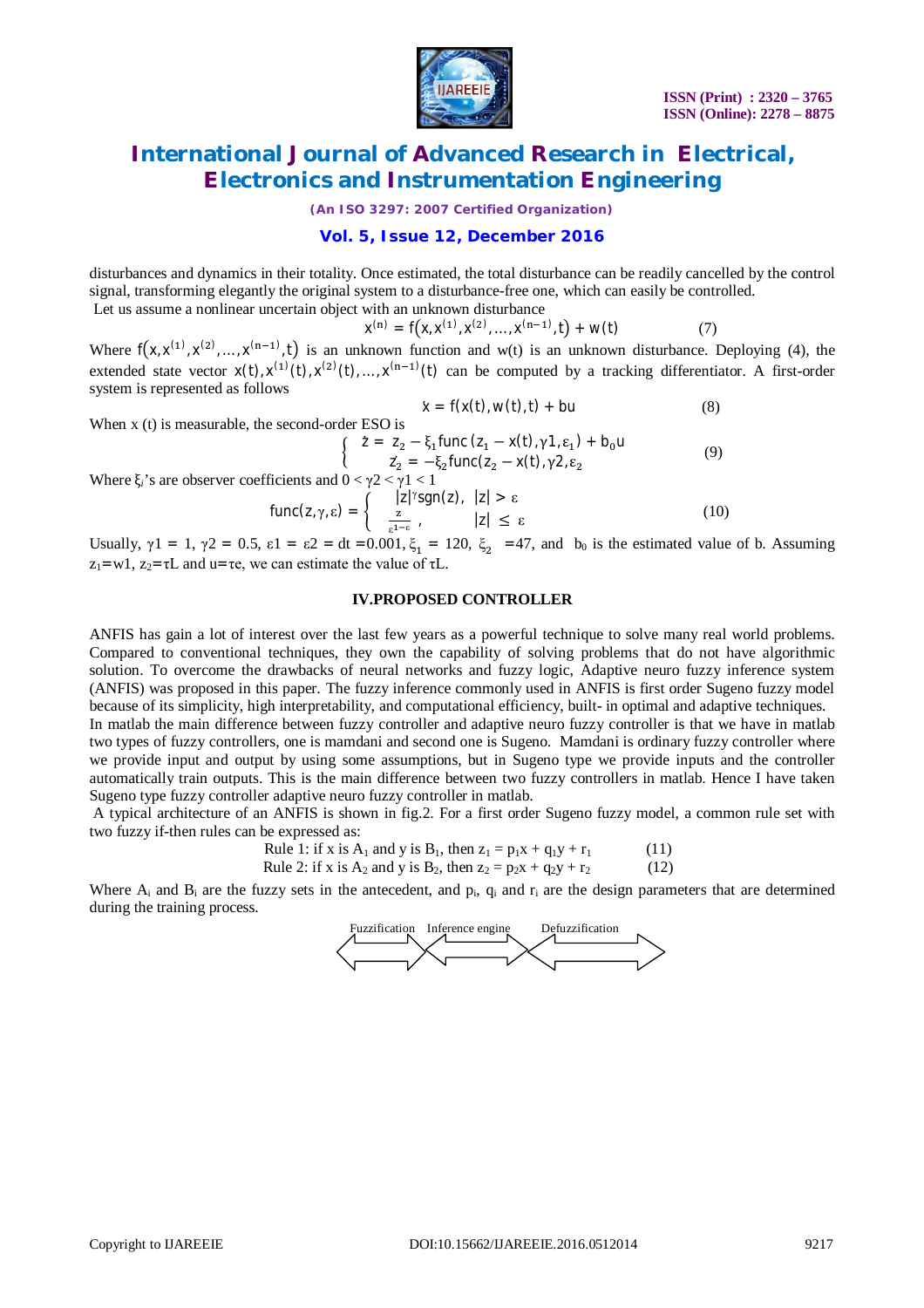

*(An ISO 3297: 2007 Certified Organization)*

#### **Vol. 5, Issue 12, December 2016**



Fig.2.Adaptive neuro fuzzy structure

Layer 1: Every node in this layer contains membership functions.

$$
o^1_{i} = \mu_{A_i}(x), \quad i = 1,2 \tag{13}
$$

$$
o^1_{i} = \mu_{B_{i=2}}(x), i = 3.4 \tag{14}
$$

Where  $\mu_{A_i}$  and  $\mu_{B_i}$  can adopt any fuzzy membership function.

Layer 2: This layer chooses the minimum value of two input weights.

$$
o^{2}{}_{i} = w_{i} = \mu_{A_{i}}(x) \mu_{B_{i}}(y), \quad i = 1,2 \tag{15}
$$

Layer 3: Every node of these layers calculates the weight, which is normalized.

$$
0^3_{i} = \overline{w}_{i} = \frac{w_i}{w_1 + w_2}, i = 1, 2
$$
 (16)

Where  $\overline{w}_i$  is referred to as the normalized firing strengths.

Layer 4: This layer includes linear functions, which are functions of the input signals.

$$
O^4_{\ i} = \overline{W}_i Z_i = \overline{W}_i (p_i X + q_i Y + r_i), \ i=1,2 \tag{17}
$$

Where  $\overline{w}_i$  is the output of layer 3, and {pi, qi, ri} is the parameter set. The parameters in this layer are referred to as the consequent parameters.

Layer 5: This layer sums all the incoming signals.

$$
0^5_{\ i} = \sum_{i=1}^2 \overline{w}_i \, Z_i = \frac{w_1 z_1 + w_2 z_2}{w_1 + w_2} \tag{18}
$$

The output z in fig.2.can be rewritten as:

$$
z = (\overline{w}_1 x)p_1 + (\overline{w}_1 y)q_1 + (\overline{w}_1)r_1 + (\overline{w}_2 x)p_2 + (\overline{w}_2 y)q_2 + (\overline{w}_2)r_2 \qquad (19)
$$

#### **V. RESULTS**

In this paper, performance of the proposed ANFIS controller's motor speed, load speed, electromagnetic torque and shaft torque is evaluated and is compared with those of  $PI^{\lambda}D^{\mu}$  controller and ADRC controller. The software environment used for this simulation is Matlab. 7.12, with simulink package. We go for comparison of the wave forms of motor speed, load speed, electromagnetic torque and estimated shaft torques in fractional-order PI<sup>λ</sup>D<sup>µ</sup> controller and ADRC controller with proposed ANFIS controller. The simulation results were also presented. The results were taken with respect to time.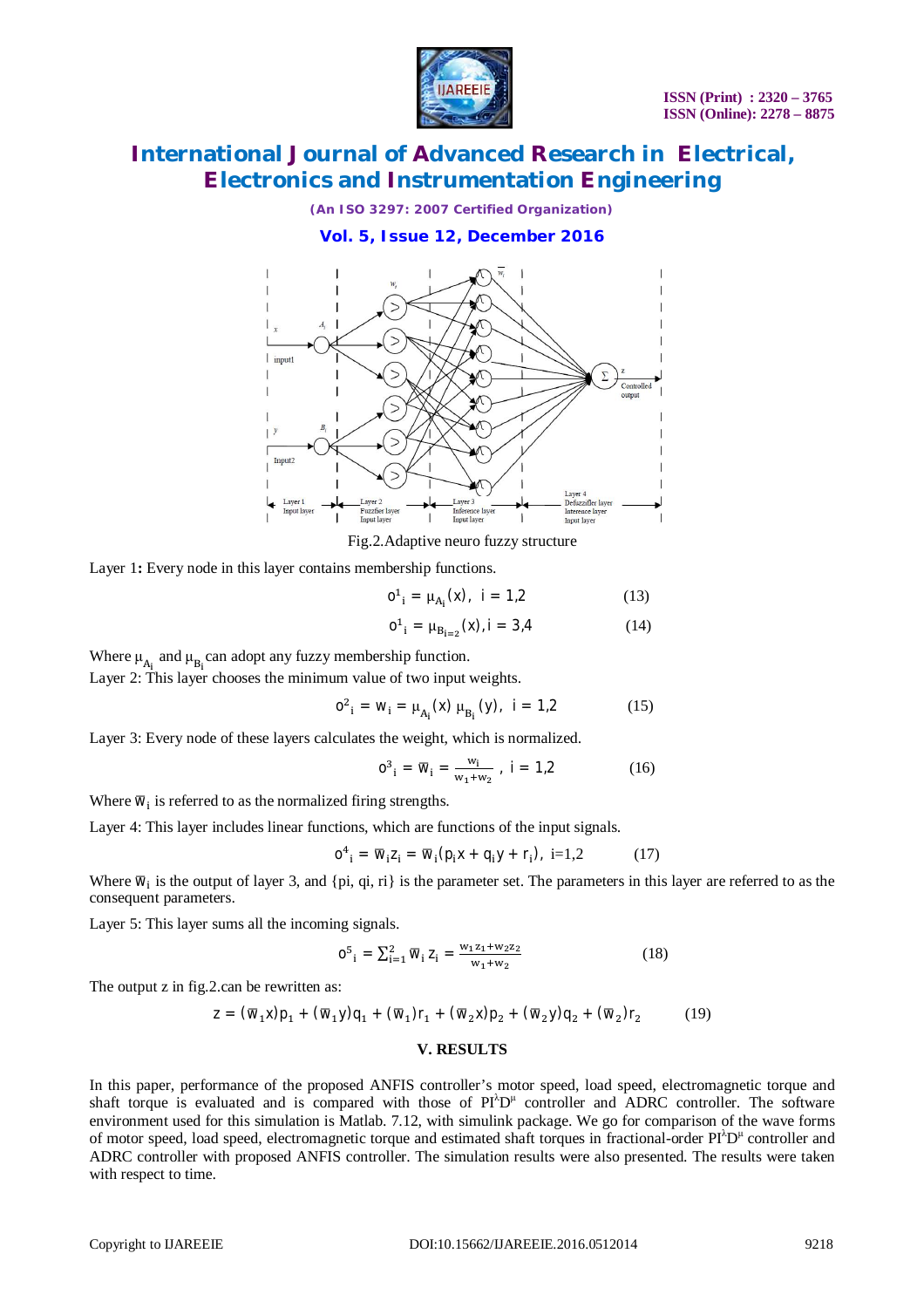

*(An ISO 3297: 2007 Certified Organization)*

**Vol. 5, Issue 12, December 2016**

#### **MOTOR SPEED**



Fig.3. Fractional order  $PI^{\lambda}D^{\mu}$ 

The above graph shows the motor speed response of the system using Fractional order  $\text{PI}^{\lambda}\text{D}^{\mu}$  controller.



Fig.4.ADRC

The above graph shows the motor speed response of the system using Active disturbance rejection controller.

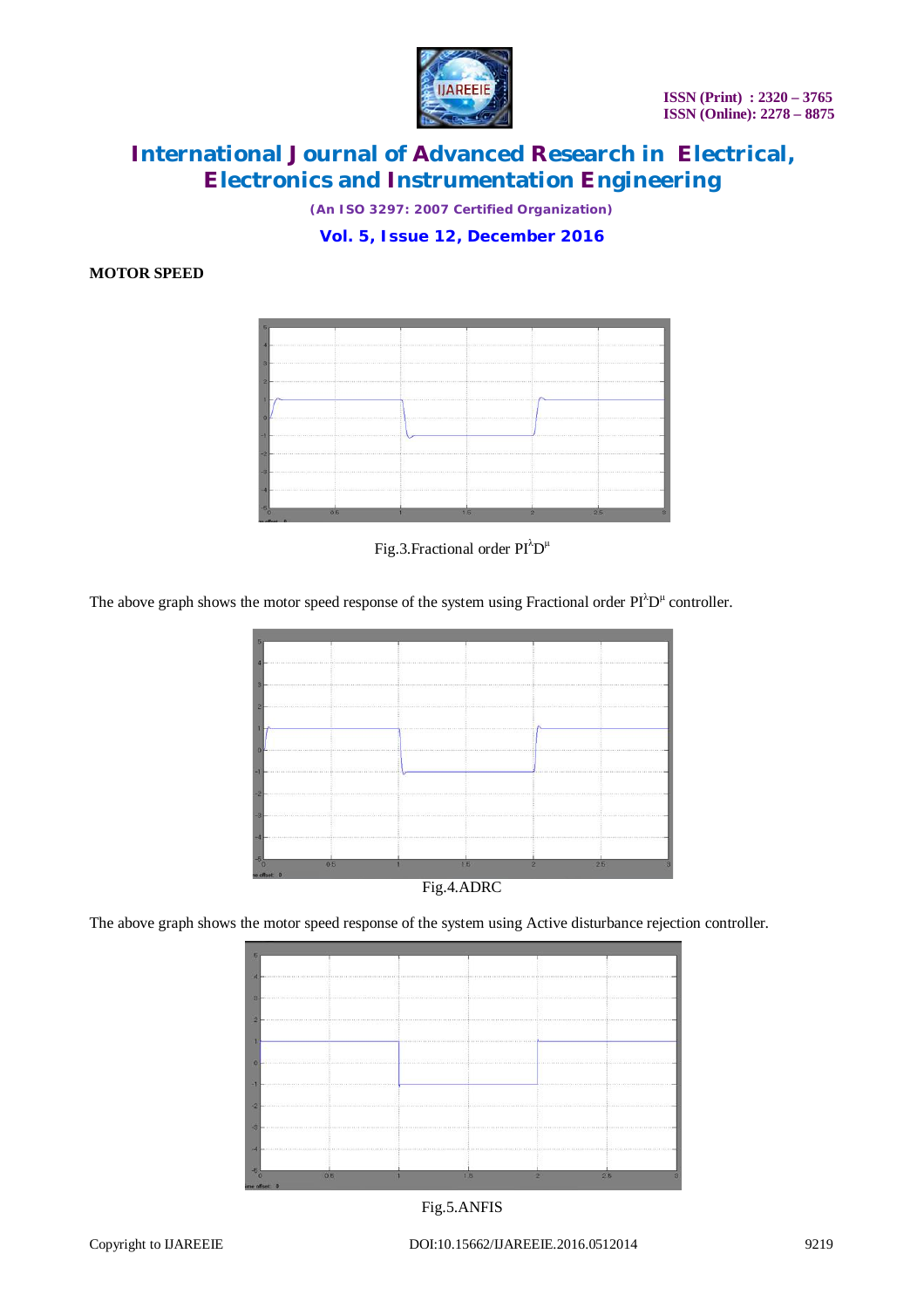

*(An ISO 3297: 2007 Certified Organization)*

#### **Vol. 5, Issue 12, December 2016**

The above graph shows the motor speed response of the system using Adaptive neuro fuzzy inference system controller.

#### **LOAD SPEED**



#### Fig.6.Fractional order  $PI^{\lambda}D^{\mu}$

The above graph shows the load speed response of the system using Fractional order  $\text{Pl}^{\lambda}\text{D}^{\mu}$  controller.

|                |                                                                                                                                                                                                                                | 55 5 5 5 5 5 5 5 5 5 5 5 6 7 8 9 5 5 6 6 7 8 9 8 9 8 8 |  |
|----------------|--------------------------------------------------------------------------------------------------------------------------------------------------------------------------------------------------------------------------------|--------------------------------------------------------|--|
|                |                                                                                                                                                                                                                                |                                                        |  |
|                |                                                                                                                                                                                                                                |                                                        |  |
|                | (1) 2012 10:00 10:00 10:00 10:00 10:00 10:00 10:00 10:00 10:00 10:00 10:00 10:00 10:00 10:00 10:00 10:00 10:00 10:00 10:00 10:00 10:00 10:00 10:00 10:00 10:00 10:00 10:00 10:00 10:00 10:00 10:00 10:00 10:00 10:00 10:00 10: |                                                        |  |
| 0 <sub>5</sub> |                                                                                                                                                                                                                                |                                                        |  |



The above graph shows the load speed response of the system using Active disturbance rejection controller.



Fig.8.ANFIS

The above graph shows the load speed response of the system using Adaptive neuro fuzzy inference system controller.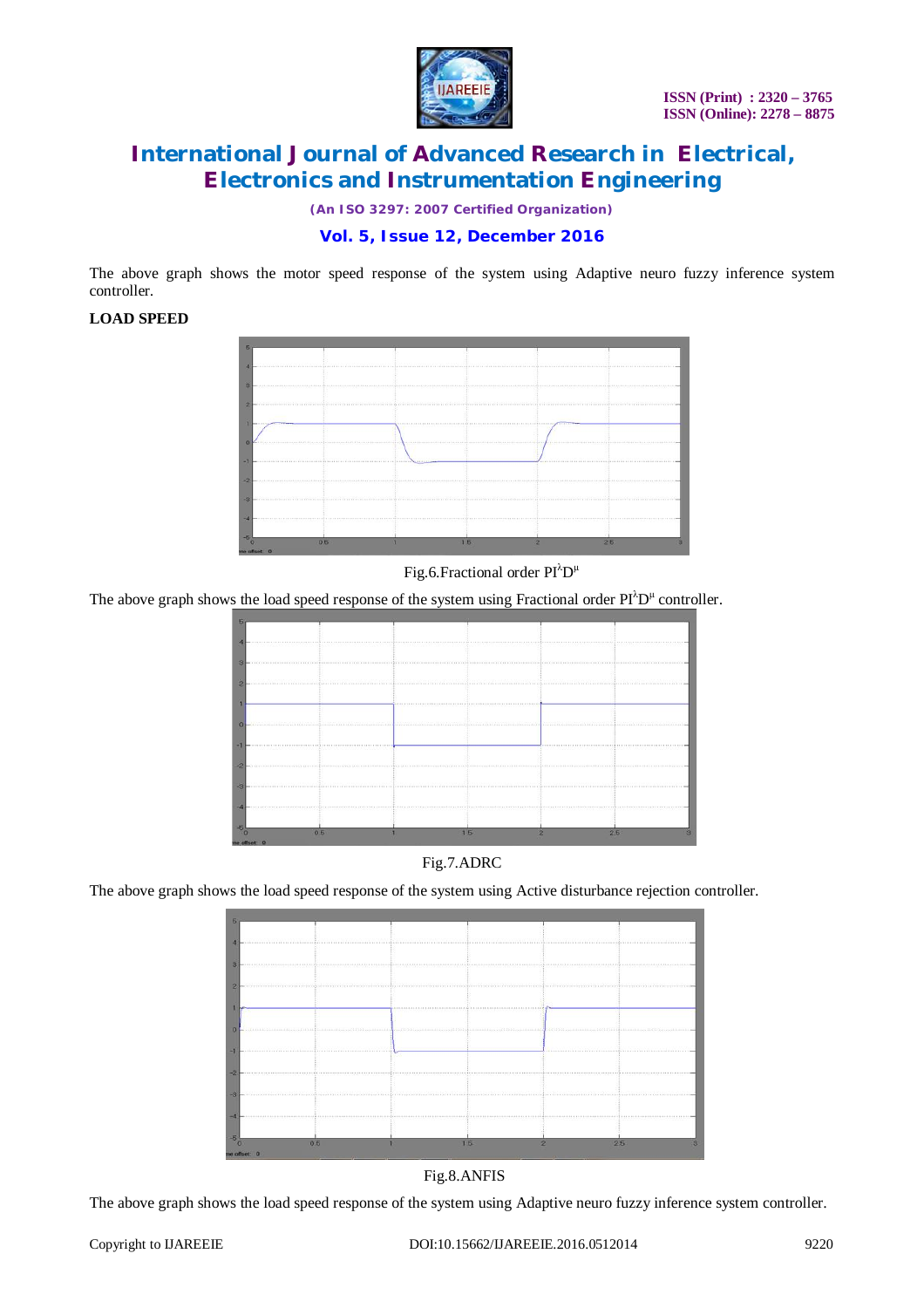

*(An ISO 3297: 2007 Certified Organization)*

#### **Vol. 5, Issue 12, December 2016**

#### **ELECTROMAGNETIC TORQUE**



#### Fig.9.Fractional order PI<sup> $\lambda$ </sup>D<sup>µ</sup>

The above graph represents electromagnetic torque response of the system using Fractional order  $\text{PI}^{\lambda}\text{D}^{\mu}$  controller.





The above graph represents electromagnetic torque response of the system using Active disturbance rejection controller.

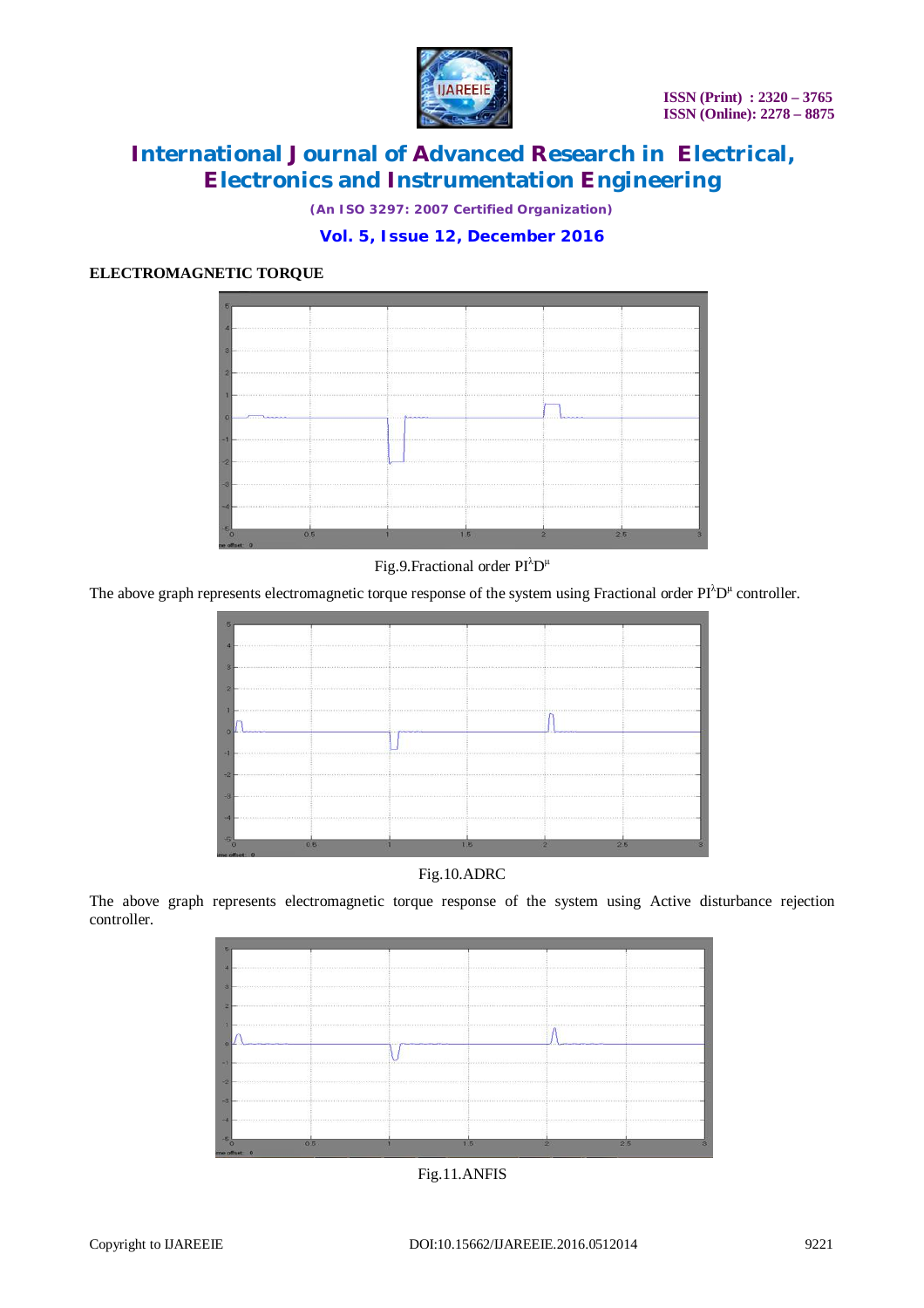

*(An ISO 3297: 2007 Certified Organization)*

#### **Vol. 5, Issue 12, December 2016**

The above graph represents electromagnetic torque response of the system using Adaptive neuro fuzzy inference system controller.

#### **SHAFT TORQUE**



Fig.12. Fractional order  $PI^{\lambda}D^{\mu}$ 

The above graph represents shaft torque response of the system using Fractional order  $PI^{\lambda}D^{\mu}$  controller.



Fig.13.ADRC

The above graph represents shaft torque response of the system using Active disturbance rejection controller.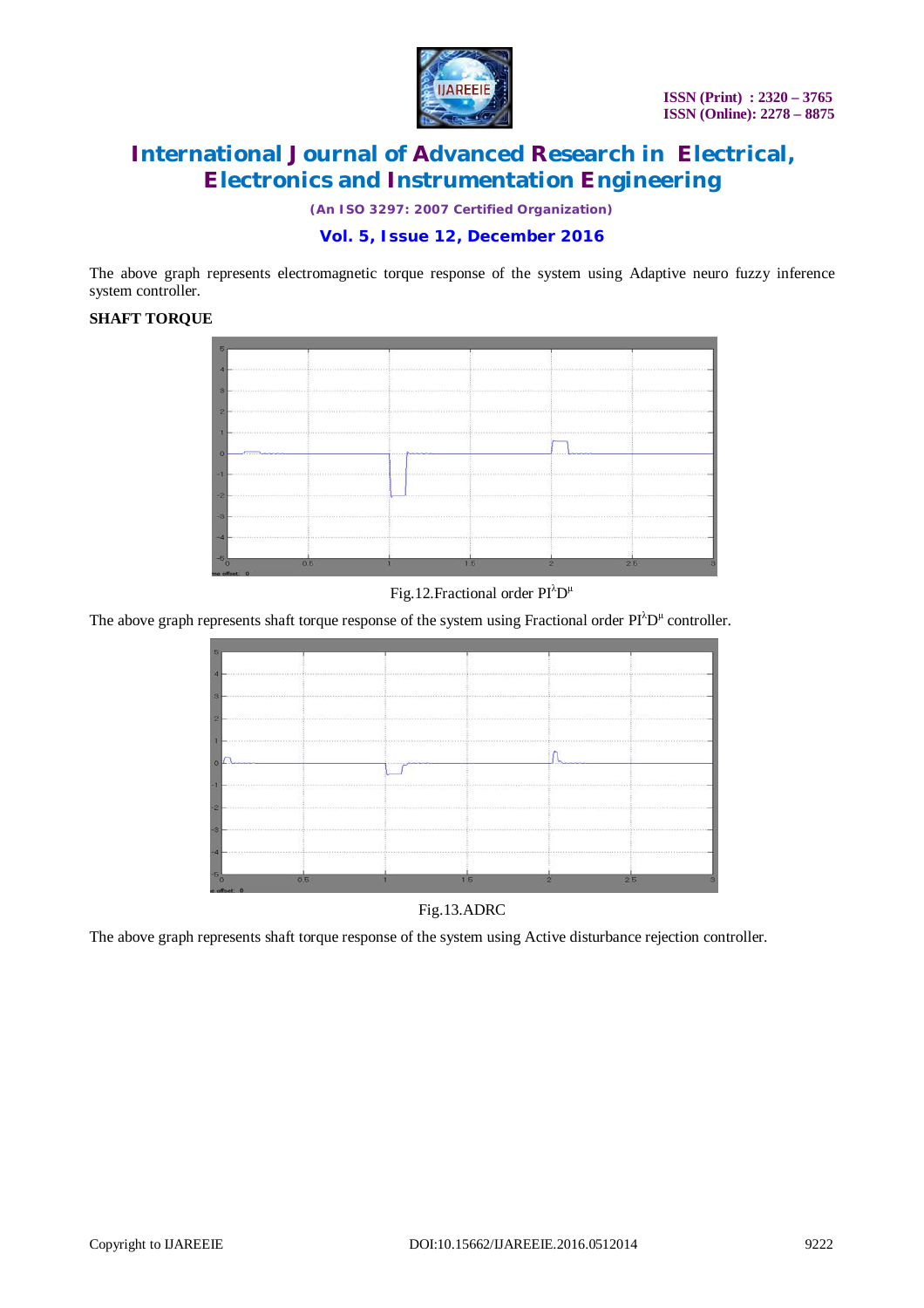

*(An ISO 3297: 2007 Certified Organization)*

#### **Vol. 5, Issue 12, December 2016**



#### Fig.14.ANFIS

The above graph represents shaft torque response of the system using Adaptive neuro fuzzy inference system controller.

From the above results the comparison is made between existing controllers and proposed controller. The parameters we have chosen are overshoot and settling time of electromagnetic torque, shaft torque, load speed and motor speed. A comparison among  $PI^{\lambda}D^{\mu}$ , ADRC and ANFIS controllers regarding these parameters is given in table.1. From comparison table we observed that proposed ANFIS controller gives better performance when compared to existing ADRC and  $PI^{\lambda}D^{\mu}$  controllers. It was also observed that by using ANFIS controller we get speed of response fast and will reach steady state very quickly compared to Fractional order PID controller and Active disturbance rejection controller. Hence from the simulated work we can say that the ANFIS controller provides robust control for the non linear two mass drive system when compared with the existing Fractional order PID controller and Active disturbance rejection controller.

| <b>Controller</b><br>method                | Overshoot | <b>Electromagnetic</b><br><b>Torque</b><br><b>Settling Time (s)</b> | <b>Shaft</b><br><b>Torque</b><br><b>Settling</b><br>Time(s) | Load<br><b>Speed</b><br><b>Settling</b><br>Time(s) | <b>Motor</b><br><b>Speed</b><br><b>Settling</b><br>Time (s) |
|--------------------------------------------|-----------|---------------------------------------------------------------------|-------------------------------------------------------------|----------------------------------------------------|-------------------------------------------------------------|
| $PI^{\lambda}D^{\mu}$<br><b>Controller</b> | 0.8666%   | 0.12                                                                | 0.125                                                       | 0.28                                               | 0.1                                                         |
| <b>ADRC</b>                                | $0\%$     | 0.035                                                               | 0.045                                                       | 0.08                                               | 0.085                                                       |
| <b>ANFIS</b><br><b>Controller</b>          | $0\%$     | 0.014                                                               | 0.016                                                       | 0.045                                              | 0.006                                                       |

TABLE.1. Comparison table for PI<sup> $\lambda$ </sup>D<sup>u</sup>, ADRC and ANFIS controllers

#### **VI.CONCLUSION**

The different controller design techniques for the intensified performance of two mass servo drive systems have been demonstrated in this paper. The fractional-order calculus based PI<sup>λ</sup>D<sup>*μ*</sup> controller and ADR controller have been scrutinized with regard to both the closed loop robustness and the control of the process variable to a step reference